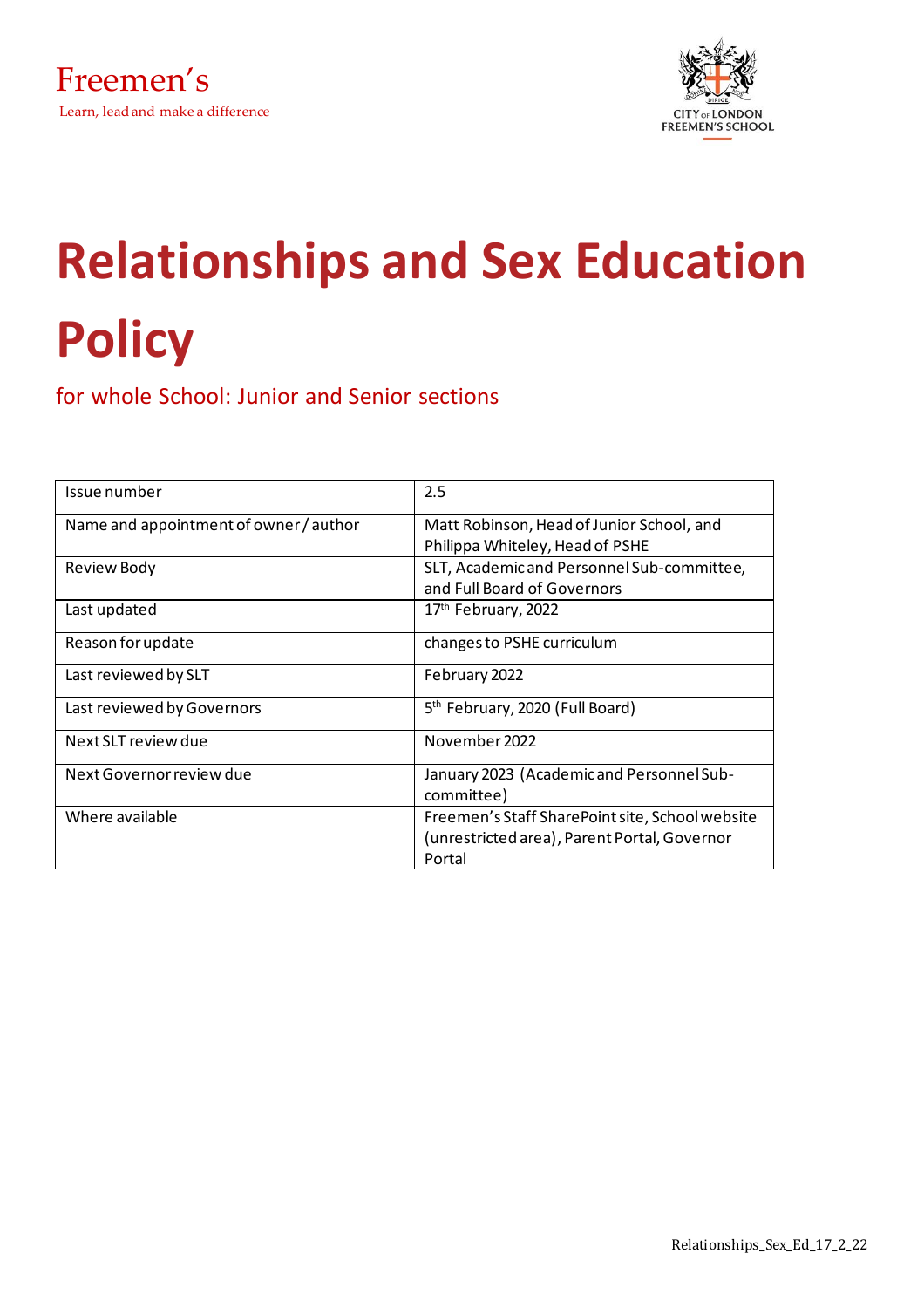

# **Relationships and Sex Education Policy**

### **Policy Statement**

As of September 2020, the *Relationships Education, Relationships and Sex Education and Health Education (England) Regulations 2019*, made under sections 34 and 35 of the *Children and Social Work Act 2017*, make Relationships Education compulsory for all pupils receiving primary education and Relationships and Sex Education (RSE) compulsory for all pupils receiving secondary education. This statutory obligation extends to independent schools and is laid out in *Relationships Education, Relationships and Sex Education (RSE) and Health Education: Statutory guidance for governing bodies, proprietors, head teachers, principals, senior leadership teams, teachers* (DfE, June 2019, last updated 13/9/21). City of London Freemen's School is committed to discharging its obligations in respect of RSE, and this Policy explains how it does so.

The afore-mentioned statutory guidance also makes reference to mandatory Health Education. However, given that independent schools are not bound by this part of the guidance, being instead required to deliver Health Education under Paragraph 2 of the Independent School Standards Regulations, this Policy makes no mention thereof.

The content and application of this Policy is non-discriminatory in line with the *Equality Act 2010*. In addition, the School ensures that young people clearly understand what the law does and does not allow in respect of sex and relationships, as well as the wider (e.g. criminal) implications of decisions that they may make.

This policy is available on the unrestricted area of our website and should be read in conjunction with the following documents:

*Anti-bullying Policy Learning and Teaching Policy Mission and Aims PSHE Schemes of Work Safeguarding Policy*

This policy is subject to a comprehensive review every three years by the School's Senior Leadership Team (SLT), the Academic and Personnel Sub-committee and the Full Board of Governors. In line with our duty to consult parents regarding the content and delivery of Relationships and Sex Education, the 2019 draft version of the new Policy was shared with parents and (through Senior School Council) pupils together with an invitation to comment. This process will be repeated every three years. Depending on the results of the consultation, amendments may be made to the Policy by SLT and submitted to Governors for final approval. The aim of this process is to ensure that the Policy meets the needs of pupils and parents. The results of the consultation on the draft version of the new Policy were not such that fresh approval by Governors was required.

The statutory guidance also states that this Policy should reflect the views of teachers at the school. The Policy was accordingly disseminated to teachers at draft stage with an invitation to comment, a process that will be repeated every three years.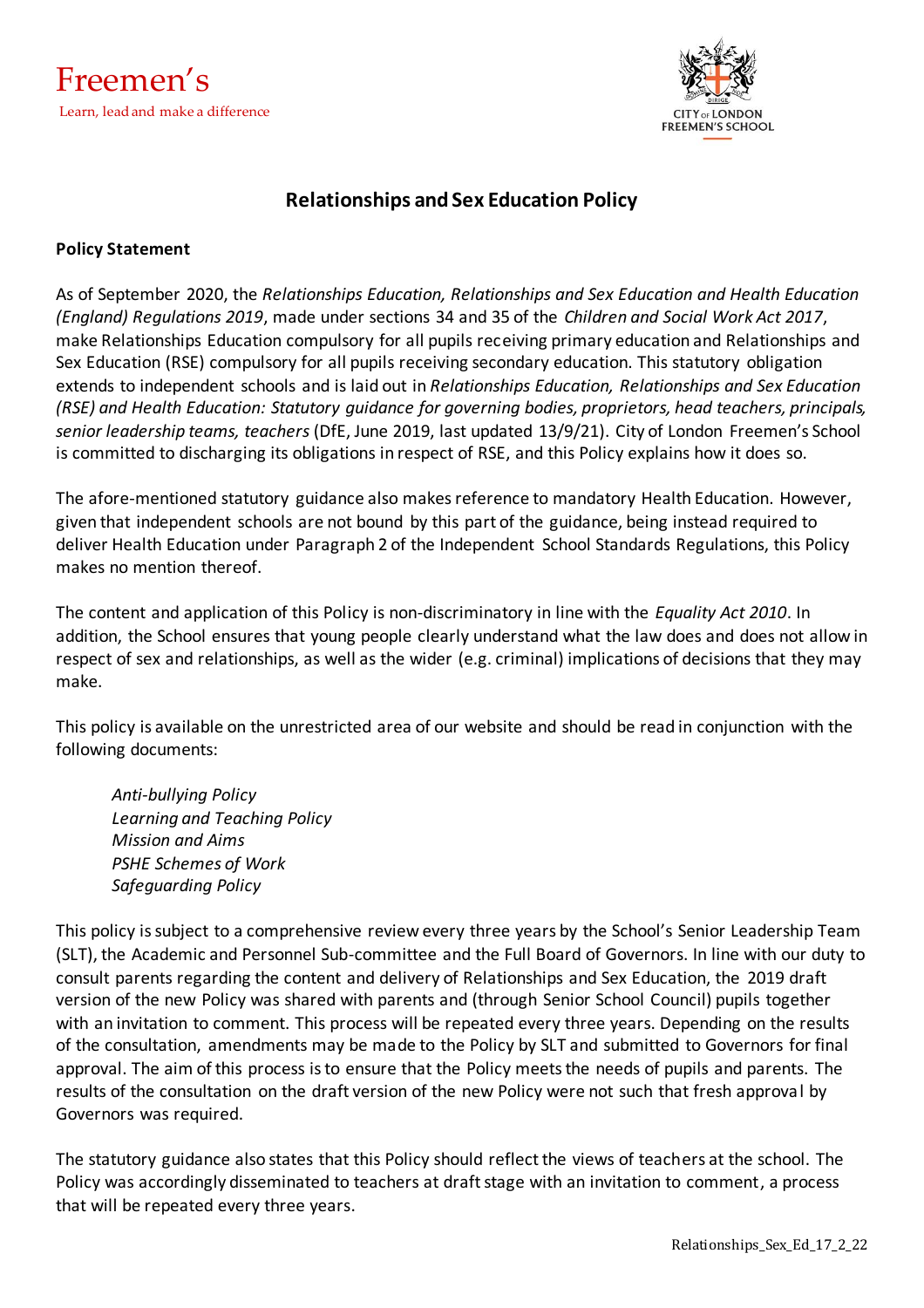

In between these periodic reviews, minor changes may be made to the Policy by the author so that it reflects current practice at the School.

Under the relevant statutory guidance, "the religious background of all pupils must be taken into account when planning teaching [of RSE]". Accordingly, since September 2020 the School has collected this information from parents of pupils joining Freemen's. The School also gives the opportunity to existing parents to register any affiliation of theirs to a religion or else to state that they do not subscribe to any religion.

## **Key personnel**

Mr Matt Robinson (Head of the Junior School) - oversight of PSHE/RSE across the School Mrs Philippa Whiteley (Head of PSHE/RSE) Mrs Louise Jowitt (Assistant Head of Junior School) - Junior School PSHE/RSE Co-ordinator until September 2021 – now acting in an advisory capacity

The Heads of Sections are also closely involved in the planning, monitoring and evaluation of RSE.

## **Definitions**

Relationships Education in Form 1 to Lower 3 (Y3-Y6) is defined as: teaching the fundamental building blocks and characteristics of positive relationships, with particular reference to friendships, family relationships, and relationships with other children and with adults.

Sex Education in Form 1 to Lower 3 (Y3-Y6) is defined as: teaching pupils how a baby is conceived and putting this in the context of the changes to the bodies of males and females that happen at puberty.

Relationships and Sex Education in Upper 3 to Upper 6 (Y7-Y13) is defined as: giving pupils the information necessary for them to develop healthy, respectful and loving relationships (including intimate relationships) that help them to flourish, and how to identify and resist unhealthy relationships; delivering information about human sexuality, contraception and sexual health in a fact-based and non-judgemental manner that emphasises the critical importance of consent and mutual respect.

#### **Aims**

The principal aims of RSE in the School are:

- 1. to equip pupils with the knowledge, understanding, criticality and self-awareness necessary to form healthy and positive age-appropriate relationships;
- 2. to ensure that pupils have an age-appropriate understanding of human reproduction and sexual relationships, including, for older pupils, detailed knowledge of contraception and sexual health.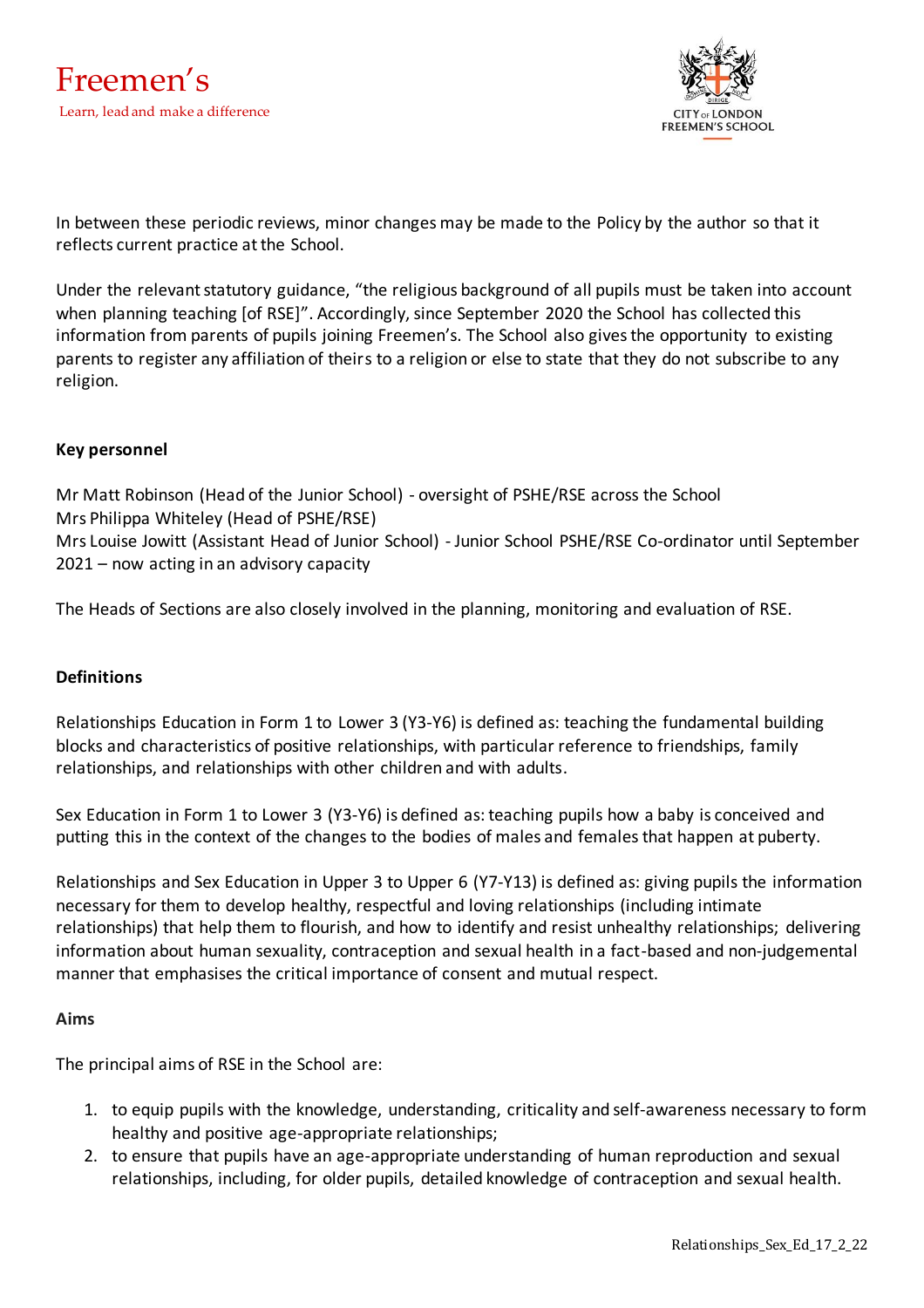

### **How RSE is delivered at Freemen's**

Rather than being taught as a separate subject, RSE is embedded into the framework of Personal, Social, Health and Economic Education (PSHE) at the School. That said, we believe that RSE should be set within a wider school context in which values such as respect, fidelity, tolerance and the importance of family are promoted at every opportunity.

The School also recognises that parents have a key role in teaching their children about sex and relationships, and RSE at Freemen's seeks to complement rather than displace this. With this in mind, the School makes available its PSHE Schemes of Work to parents on request.

In order to create a collaborative learning partnership between the teacher and his/her pupils, RSE at Freemen's is delivered in a fact-based, non-judgemental manner. Teachers of RSE also take care to generate an atmosphere where questions and discussion on sexual matters can take place without any stigma or embarrassment, as well as one where a range of views can, so long as they are expressed maturely and sensitively, be tolerated and respected.

RSE at Freemen's is complemented by- but not delivered through- the Science, GCSE Biology and Religious Studies syllabi, with human reproduction, puberty and contraception taught from an exclusively physiological and age-appropriate perspective.

## **Subject content of RSE at Freemen's**

The relevant statutory guidance obliges the School to deliver specific Relationships Education content to its pupils of primary age and specific RSE content to its pupils of secondary age. The School also elects to teach pupils in KS2 a minimal amount of age-appropriate sex education in addition to that covered by the science curriculum.

The following tables set out the subject content of Relationships Education and RSE at Freemen's, how it is is delivered as part of our PSHE curriculum and who is responsible for teaching it. All statutory content is included in the tables.

The 'Jigsaw' scheme of work has been purchased by the School for delivering Relationships Education and Sex Education in the Junior School (Years 3-6).

As with all curriculum subjects, RSE is suitably differentiated so that it is accessible to all pupils, including those with a special educational need or disability (SEND).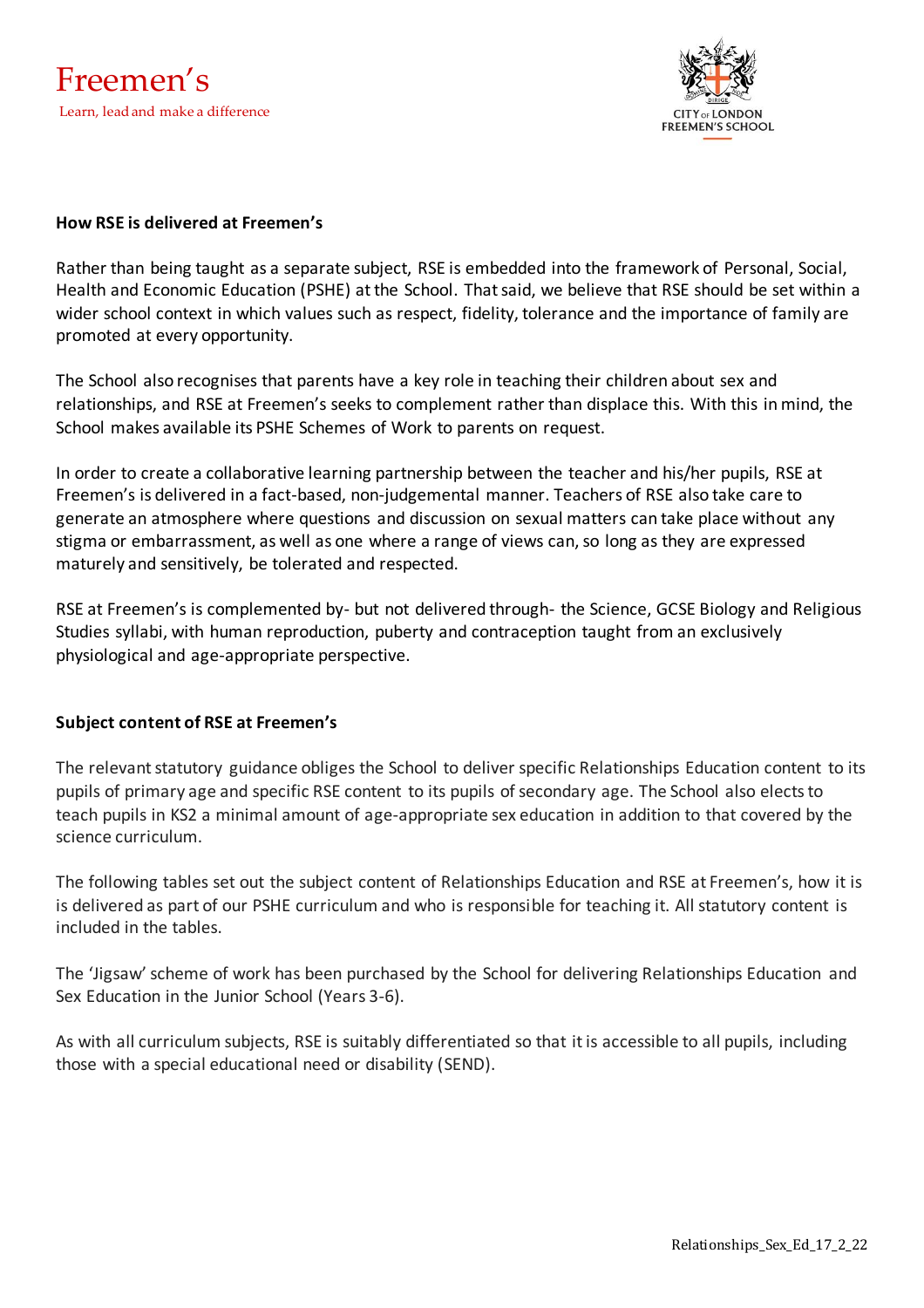



# *Subject content for Relationships Education F1-L3 (Y3-6)*

Relationships Education at KS2 is taught to Forms by their Form teachers or other teachers as part of the PSHE syllabus. Each Topic is covered in two 30-minute lessons each week.

| <b>General topic</b>                      | Learning outcome: Pupils should know and understand                                                                                                                                                                                                                                                                                                                                                                          | <b>When covered in PSHE</b>                                                       |
|-------------------------------------------|------------------------------------------------------------------------------------------------------------------------------------------------------------------------------------------------------------------------------------------------------------------------------------------------------------------------------------------------------------------------------------------------------------------------------|-----------------------------------------------------------------------------------|
| Families and<br>people who<br>care for me | that families are important for children growing up because they can give love, security and<br>stability.                                                                                                                                                                                                                                                                                                                   | L2 Summer Term 1 Topic 1<br>U2 Autumn Term 1 Lesson 1                             |
|                                           | the characteristics of healthy family life, commitment to each other, including in times of<br>$\bullet$<br>difficulty, protection and care for children and other family members, the importance of<br>spending time together and sharing each other's lives.                                                                                                                                                               | F1 Autumn Term 2 Topic 1<br>F1 Summer Term 1 Topic 1<br>U2 Autumn Term 1 Lesson 1 |
|                                           | that others' families, either in school or in the wider world, sometimes look different from their<br>family, but that they should respect those differences and know that other children's families<br>are also characterised by love and care.                                                                                                                                                                             | F1 Autumn Term 2 Topic 1<br>F1 Summer Term 2 Topic 5<br>U2 Autumn Term 1 Lesson 1 |
|                                           | that stable, caring relationships, which may be of different types, are at the heart of happy<br>$\bullet$<br>families, and are important for children's security as they grow up.                                                                                                                                                                                                                                           | F1 Summer Term 2 Topic 5<br>U2 Autumn Term 1 Lesson 1                             |
|                                           | that marriage represents a formal and legally recognised commitment of two people- of the<br>$\bullet$<br>same or different sex- to each other which is intended to be lifelong.<br>couples can get married in a civil or a religious ceremony; in a large number of places of<br>worship, only a man and a woman can get married (rather than a same-sex couple).<br>for some people, the single life is a positive choice. | U2 Autumn Term 1 Lesson 1                                                         |
|                                           | how to recognise if family relationships are making them feel unhappy or unsafe, and how to<br>$\bullet$<br>seek help or advice from others if needed.                                                                                                                                                                                                                                                                       | F1 Autumn Term 2 Topic 2<br>U2 Autumn Term 1 Lesson 1                             |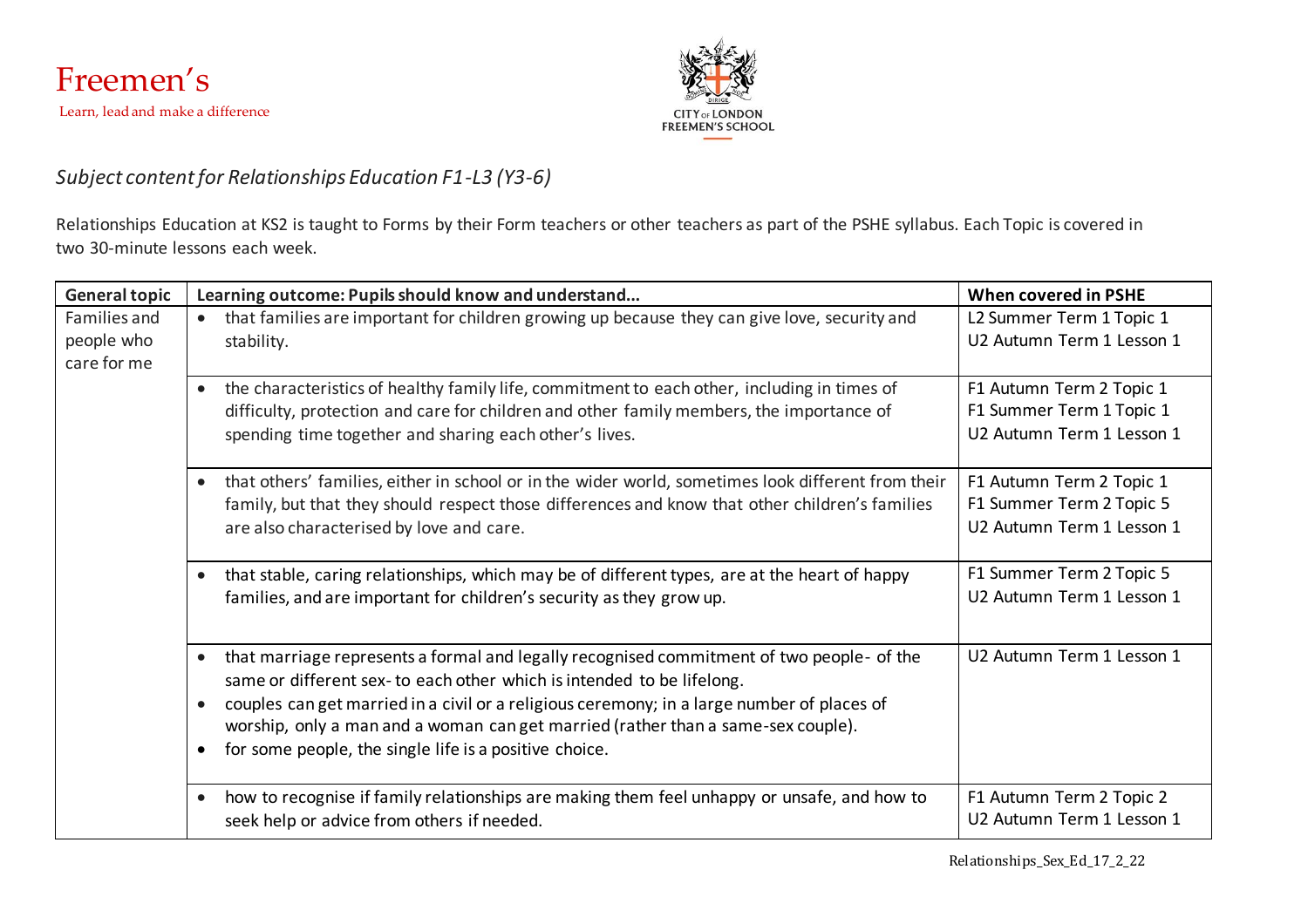



| Caring        | how important friendships are in making us feel happy and secure, and how people choose and<br>$\bullet$     | F1 Autumn Term 1 Lesson 1   |
|---------------|--------------------------------------------------------------------------------------------------------------|-----------------------------|
| friendships   | make friends.                                                                                                | L2 Spring Term 2 Topic 1    |
|               |                                                                                                              | L2 Summer Term 1 Topic 1    |
|               |                                                                                                              | L3 Summer Term 1 Topic 1    |
|               |                                                                                                              | L3 Summer Term 2 Topics 3&4 |
|               | the characteristics of friendships, including mutual respect, truthfulness, trustworthiness,                 | F1 Autumn Term 1 Lesson 1   |
|               | loyalty, kindness, generosity, trust, sharing interests and experiences and support with                     | F1 Summer Term 1 Topic 2    |
|               | problems and difficulties.                                                                                   | L3 Summer Term 2 Topics 3&4 |
|               |                                                                                                              |                             |
|               | that healthy friendships are positive and welcoming towards others, and do not make others<br>$\bullet$      | F1 Autumn Term 1 Lesson 1   |
|               | feel lonely or excluded.                                                                                     | L2 Spring Term 2 Topic 5    |
|               |                                                                                                              | L3 Summer Term 2 Topics 3&4 |
|               | that most friendships have ups and downs, and that these can often be worked through so that<br>$\bullet$    | F1 Summer Term 1 Topic 2    |
|               | the friendship is repaired or even strengthened, and that resorting to violence is never right.              | U2 Summer Term 1 Topic 2    |
|               |                                                                                                              |                             |
|               | how to recognise who to trust and who not to trust, how to judge when a friendship is making<br>$\bullet$    | L2 Spring Term 2 Topic 5    |
|               | them feel unhappy or uncomfortable, managing conflict, how to manage these situations and                    |                             |
|               | how to seek help or advice from others, if needed.                                                           |                             |
| Respectful    | the importance of respecting others, even when they are very different from them (for<br>$\bullet$           | L3 Autumn Term 2 Topics 2&4 |
| relationships | example, physically, in character, personality or backgrounds), or make different choices or                 |                             |
|               | have different preferences or beliefs.                                                                       |                             |
|               |                                                                                                              |                             |
|               | practical steps they can take in a range of different contexts to improve or support respectful<br>$\bullet$ | U2 Autumn Term 2 Topic 3    |
|               | relationships.                                                                                               |                             |
|               |                                                                                                              |                             |
|               | the conventions of courtesy and manners.<br>$\bullet$                                                        | F1 Autumn Term 1 Lesson 1   |
|               |                                                                                                              | L2 Autumn Term 1 Topics 3&4 |
|               | the importance of self-respect and how this links to their own happiness.<br>$\bullet$                       | L3 Summer Term 2 Topic 5    |
|               |                                                                                                              |                             |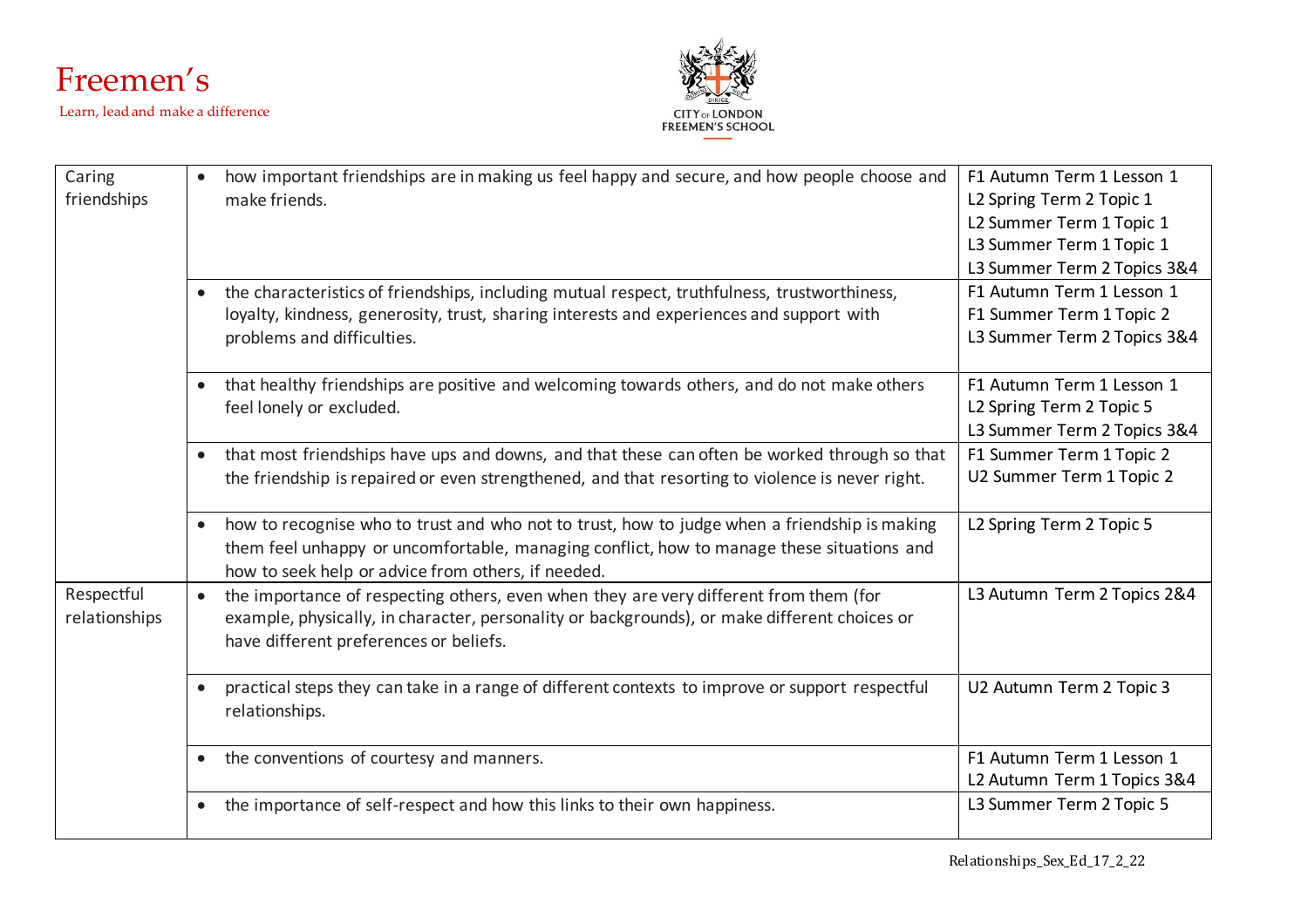



|               | that in school and in wider society they can expect to be treated with respect by others, and<br>$\bullet$    | F1 Autumn Term 1 Lesson 1   |
|---------------|---------------------------------------------------------------------------------------------------------------|-----------------------------|
|               | that in turn they should show due respect to others, including those in positions of authority.               |                             |
|               | about different types of bullying (including cyberbullying), the impact of bullying,<br>$\bullet$             | F1 Autumn Term 2 Topic 3    |
|               | responsibilities of bystanders (primarily reporting bullying to an adult) and how to get help.                | L3 Autumn Term 2 Topics 2&4 |
|               |                                                                                                               | L3 Summer Term 1 Topic 5    |
|               |                                                                                                               |                             |
|               | what a stereotype is, and how stereotypes can be unfair, negative or destructive.<br>$\bullet$                | F1 Summer Term 2 Topic 5    |
|               |                                                                                                               | L2 Autumn Term 2 Topic 1    |
|               | the importance of permission-seeking and giving in relationships with friends, peers and adults.<br>$\bullet$ | L3 Summer Term 2 Topics 3&4 |
| Online        | that people sometimes behave differently online, including by pretending to be someone they<br>$\bullet$      | U2 Summer Term 1 Topic 5    |
| relationships | are not.                                                                                                      | L3 Summer Term 1 Topic 6    |
|               |                                                                                                               |                             |
|               | that the same principles apply to online relationships as to face-to-face relationships, including            | U2 Summer Term 1 Topic 5    |
|               | the importance of respect for others online including when we are anonymous.                                  | L3 Summer Term 1 Topic 6    |
|               |                                                                                                               |                             |
|               | the rules and principles for keeping safe online, how to recognise risks, harmful content and<br>$\bullet$    | U2 Summer Term 1 Topic 5    |
|               | contact, and how to report them.                                                                              | L3 Summer Term 1 Topic 6    |
|               |                                                                                                               |                             |
|               | how to critically consider their online friendships and sources of information including<br>$\bullet$         | F1 Autumn Term 1 Lesson 1   |
|               | awareness of the risks associated with people they have never met.                                            | U2 Summer Term 1 Topic 5    |
|               |                                                                                                               | L3 Summer Term 1 Topic 6    |
|               | how information and data is shared and used online.<br>$\bullet$                                              | U2 Summer Term 1 Topic 5    |
|               |                                                                                                               | L3 Summer Term 1 Topic 6    |
| Being safe    | what sorts of boundaries are appropriate in friendships with peers and others (including in a<br>$\bullet$    | L3 Summer Term 1 Topic 6    |
|               | digital context).                                                                                             | L3 Summer Term 2 Topics 3&4 |
|               |                                                                                                               |                             |
|               | about the concept of privacy and the implications of it for both children and adults; including<br>$\bullet$  | F1 Autumn Term 1 Lesson 1   |
|               | that it is not always right to keep secrets if they relate to being safe.                                     | L3 Autumn Term 2 Lesson 1   |
|               |                                                                                                               |                             |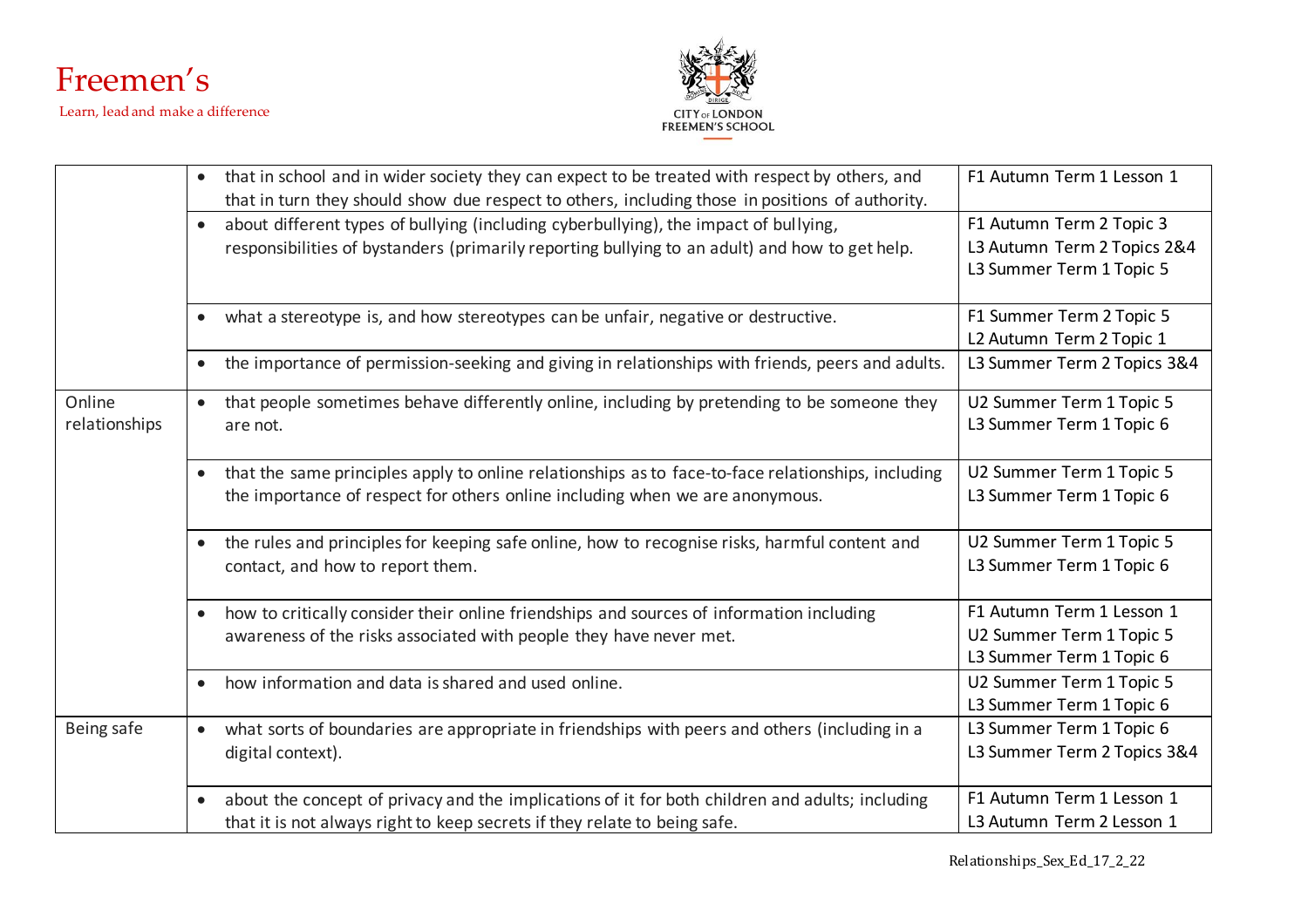



| that each person's body belongs to them, and the differences between appropriate and             | F1 Autumn Term 1 Lesson 1 |
|--------------------------------------------------------------------------------------------------|---------------------------|
| inappropriate or unsafe physical, and other, contact.                                            | L3 Autumn Term 2 Lesson 1 |
| how to respond safely and appropriately to adults they may encounter (in all contexts,           | L3 Autumn Term 2 Lesson 1 |
| including online) whom they do not know.                                                         | L3 Summer Term 2 Topic 5  |
| how to recognise and report feelings of being unsafe or feeling bad about any adult.             | L3 Autumn Term 2 Lesson 1 |
|                                                                                                  | L3 Summer Term 2 Topic 5  |
| how to ask for advice or help for themselves or others, and to keep trying until they are heard. | F1 Summer Term 1 Topic 3  |
|                                                                                                  | L3 Autumn Term 2 Lesson 1 |
| how to report concerns or abuse, and the vocabulary and confidence needed to do so.              | L3 Autumn Term 2 Lesson 1 |
| where to get advice e.g. family, school and/or other sources.                                    | L3 Autumn Term 2 Lesson 1 |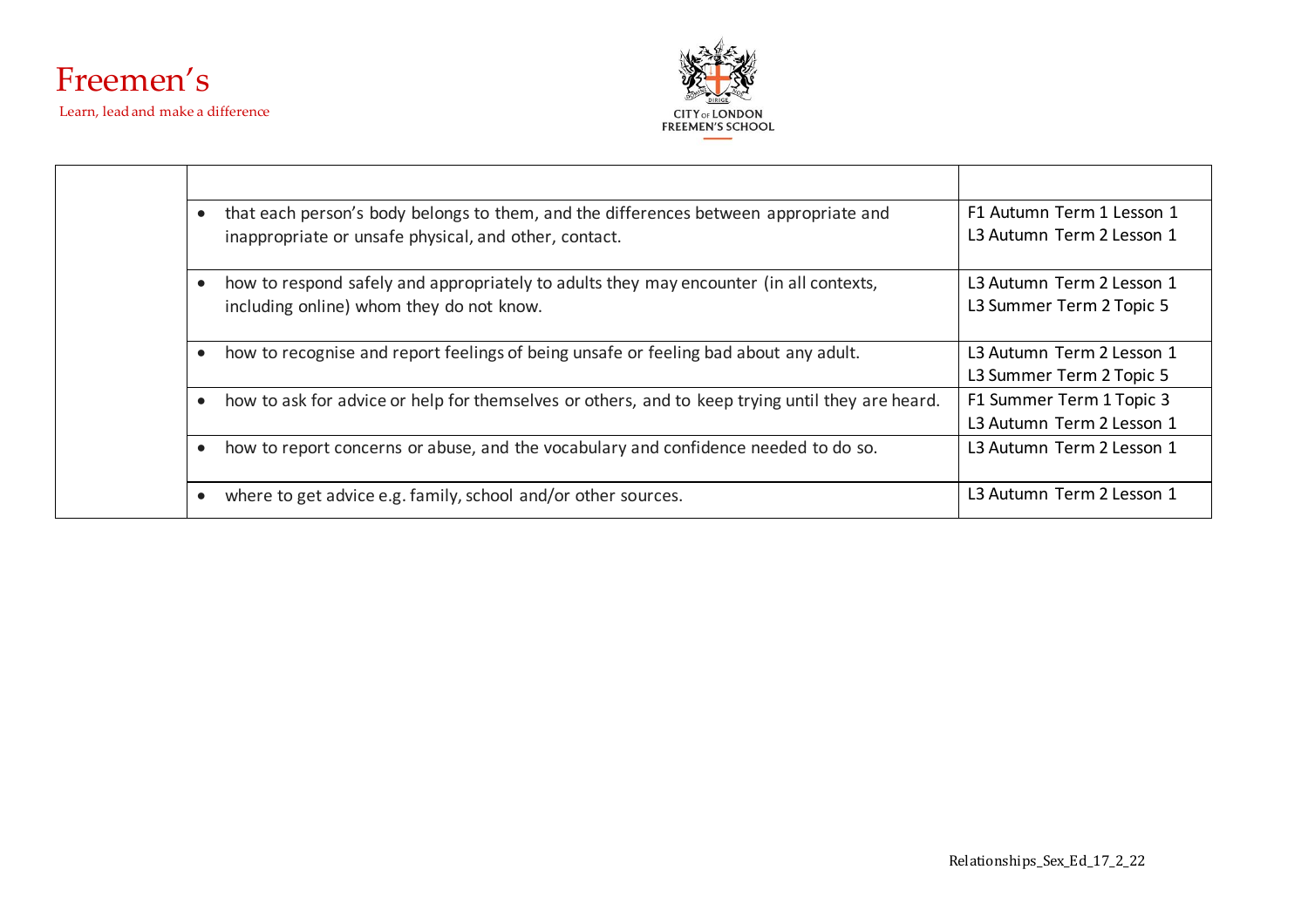

## *Subject content for Sex Education F1-L3 (Y3-6)* [N.B. This is not statutory]

The content below is covered in the second half of Summer Term of U2 (Y5) in the "Changing Me" unit of the Jigsaw PSHE programme. The programme lasts 5 weeks and is taught by the usual PSHE teachers. For one of the lessons, boys and girls are taught separately to allow genderspecific points to be addressed in an environment with minimum potential for embarrassment.

| <b>General topic</b> | Learning outcome: Pupils should know and understand                                                                       |  |
|----------------------|---------------------------------------------------------------------------------------------------------------------------|--|
| Having a baby        | that the mature male reproductive organs produce sperm and the female ones eggs                                           |  |
|                      | that a baby begins to grow in the womb when a sperm fertilises an egg                                                     |  |
|                      | that fertilisation happens when a man and a woman are "happy to share a specially close and loving embrace which          |  |
|                      | allows the sperm to be released from the penis into the vagina"                                                           |  |
| Puberty and          | in detail the changes, both physical and emotional, that happen at puberty [first covered in L2 but not in the context of |  |
| physical attraction  | sex education]                                                                                                            |  |
|                      | strategies for coping successfully with these changes (both emotionally and practically)                                  |  |
|                      | that changes at puberty are linked to being able to have a baby                                                           |  |
|                      | that it is natural, as they approach and go through puberty, to begin to "fancy" other people, but also that there is not |  |
|                      | and should not be any pressure in this respect                                                                            |  |
|                      | that some people "fancy" people of the same sex                                                                           |  |

An important part of the programme is the opportunity for pupils freely to ask questions directly related to the subject content in a mature and sensible yet open environment. Aware that children with unanswered questions may turn to inappropriate sources of information, such questions will generally be answered fully by the teacher in front of the whole class. However, when a primary-age pupil asks a question pertaining to sex or sexuality which clearly goes beyond the syllabus or at a point when the sex education syllabus is not being delivered: the child is not made to feel uncomfortable for having asked it; the child is invited to speak to the teacher at the end of the lesson; the teacher uses his/her professional judgement to decide the extent to which he/she will answer the question; the teacher may decide to contact the child's parents to discuss the matter further. In line with our Safeguarding Policy, if a child exhibits behaviour and/or language that is clearly oversexualised for his/her age, the Designated Safeguarding Lead is informed immediately.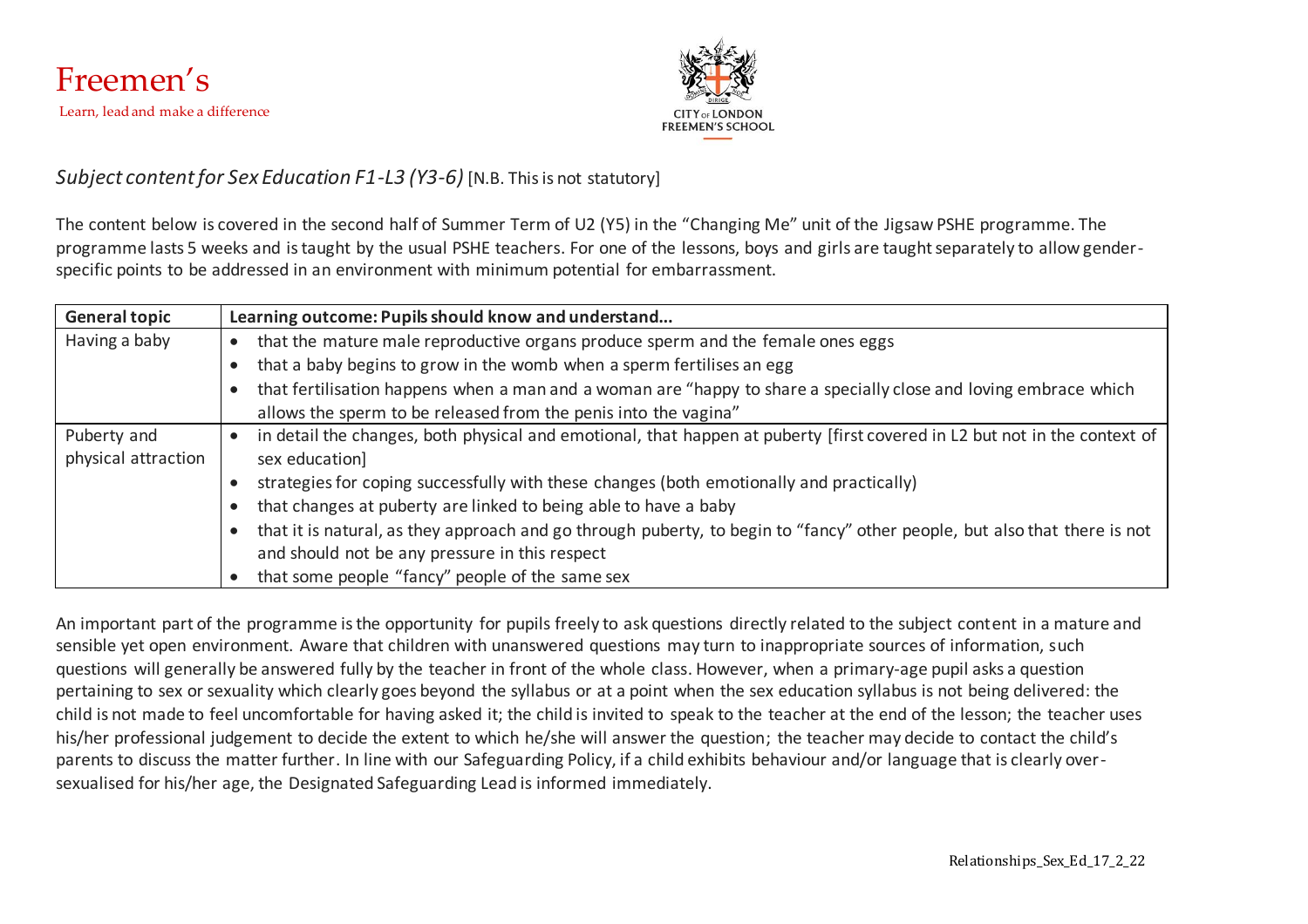



# *Subject content for Relationships and Sex Education in U3-U6 (Y7-Y13)*

RSE in U3-U5 (Y7-11) is delivered by PSHE teachers as part of the PSHE curriculum, with each pupil receiving a weekly one-hour lesson delivered in mixed-sex classes. However, Sex Education is delivered by specially trained teachers in two half-hour sessions during chosen tutor times for both U4 (Yr9) and L5 (Y10). These lessons are delivered to boys and girls separately to minimise potential for embarrassment. In Lower 5 there is a significant element of reiterating what has been taught in Upper 4. This is mindful of the fact that pupils become interested in sex and relationships at different stages in adolescence and will be maximally receptive to sex education at different times in their schooling.

RSE in L6/U6 (Y12/13) forms part of PSHE, delivered by PSHE teachers to mixed-gender classes. Each student receives a fortnightly one-hour lesson.

| <b>General topic</b> | Learning outcome: Pupils should know and understand                                                     | <b>When covered in PSHE</b> |
|----------------------|---------------------------------------------------------------------------------------------------------|-----------------------------|
| Families             | that there are different types of committed, stable relationships.<br>$\bullet$                         | U4 Autumn Term HT1          |
|                      |                                                                                                         | U4 Spring Term HT1          |
|                      |                                                                                                         | L5 Spring Term HT1          |
|                      |                                                                                                         | U5 Summer Term HT1          |
|                      |                                                                                                         |                             |
|                      | how these relationships might contribute to human happiness and their importance                        | U3 Autumn Term HT1          |
|                      | for bringing up children.                                                                               | U4 Spring Term HT1          |
|                      |                                                                                                         | L5 Spring Term HT1          |
|                      |                                                                                                         | U5 Summer Term HT1          |
|                      | what marriage is, including their legal status e.g. that marriage carries legal rights and<br>$\bullet$ | L5 Summer Term HT1          |
|                      | protections not available to couples who are cohabiting or who have married, for                        | U5 Summer Term HT1          |
|                      | example, in an unregistered religious ceremony.                                                         |                             |
|                      | why marriage is an important relationship choice for many couples and why it must be                    | U4 Spring Term HT1          |
|                      | freely entered into.                                                                                    | L5 Summer Term HT1          |
|                      |                                                                                                         | U5 Summer Term HT1          |
|                      | the characteristics and legal status of other types of long-term relationships.                         | U4 Autumn Term HT1          |
|                      |                                                                                                         | L5 Spring Term HT1          |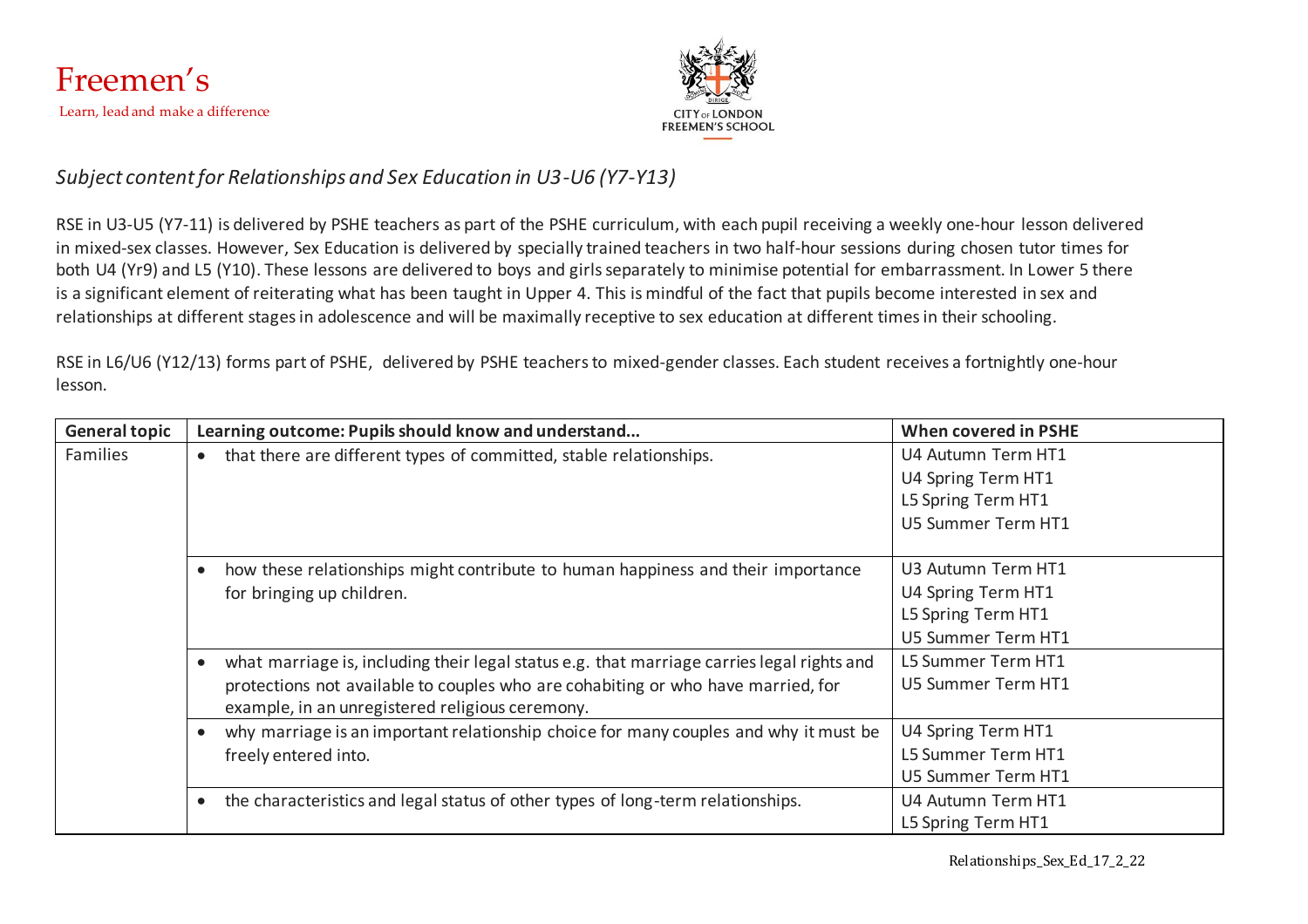



|                |           |                                                                                             | U5 Summer Term HT1       |
|----------------|-----------|---------------------------------------------------------------------------------------------|--------------------------|
|                | $\bullet$ | the roles and responsibilities of parents with respect to raising of children, including    | U4 Spring Term HT1       |
|                |           | the characteristics of successful parenting.                                                | U5 Summer Term HT1       |
|                | $\bullet$ | how to: determine whether other children, adults or sources of information are              | U3 Spring Term HT1       |
|                |           | trustworthy: judge when a family, friend, intimate or other relationship is unsafe (and     | U3 Summer Term HT1       |
|                |           | to recognise this in others' relationships); and, how to seek help or advice, including     | L4 Summer Term HT2       |
|                |           | reporting concerns about others, if needed.                                                 | U4 Autumn Term HT1       |
|                |           |                                                                                             | U4 Spring Term HT1       |
|                |           |                                                                                             | U4 Summer Term HT2       |
|                |           |                                                                                             | L5 Spring Term HT1       |
|                |           |                                                                                             | L5 Summer Term HT1       |
|                |           |                                                                                             | U5 Spring Term HT1       |
| Respectful     | $\bullet$ | the characteristics of positive and healthy friendships (in all contexts, including online) | U3 Autumn Term HT1       |
| relationships, |           | including: trust, respect, honesty, kindness, generosity, boundaries, privacy, consent      | L4 Summer Term HT1       |
| including      |           | and the management of conflict, reconciliation and ending relationships. This includes      | U4 Spring Term HT1       |
| friendships    |           | different (non-sexual) types of relationship.                                               | U4 Summer HT2            |
|                |           |                                                                                             | L5 Spring Term HT1       |
|                |           |                                                                                             | U5 Summer Term HT1       |
|                | $\bullet$ | practical steps they can take in a range of different contexts to improve or support        | U3 Autumn Term HT1       |
|                |           | respectful relationships.                                                                   | U3 Spring TermHT1        |
|                |           |                                                                                             | L4 Spring Term HT1       |
|                |           |                                                                                             | U4 Spring Term HT1       |
|                |           |                                                                                             | U4 Summer Term HT2       |
|                |           |                                                                                             | L5 Soring Term HT1 & HT2 |
|                |           |                                                                                             | L5 Summer Term HT1       |
|                | $\bullet$ | how stereotypes, in particular stereotypes based on sex, gender, race, religion, sexual     | U3 Autumn Term HT2       |
|                |           | orientation or disability, can cause damage (e.g. how they might normalise non-             | L4 Autumn Term HT2       |
|                |           | consensual behaviour or encourage prejudice).                                               | L4 Spring Term HT1       |
|                |           |                                                                                             | U4 Summer Term HT1       |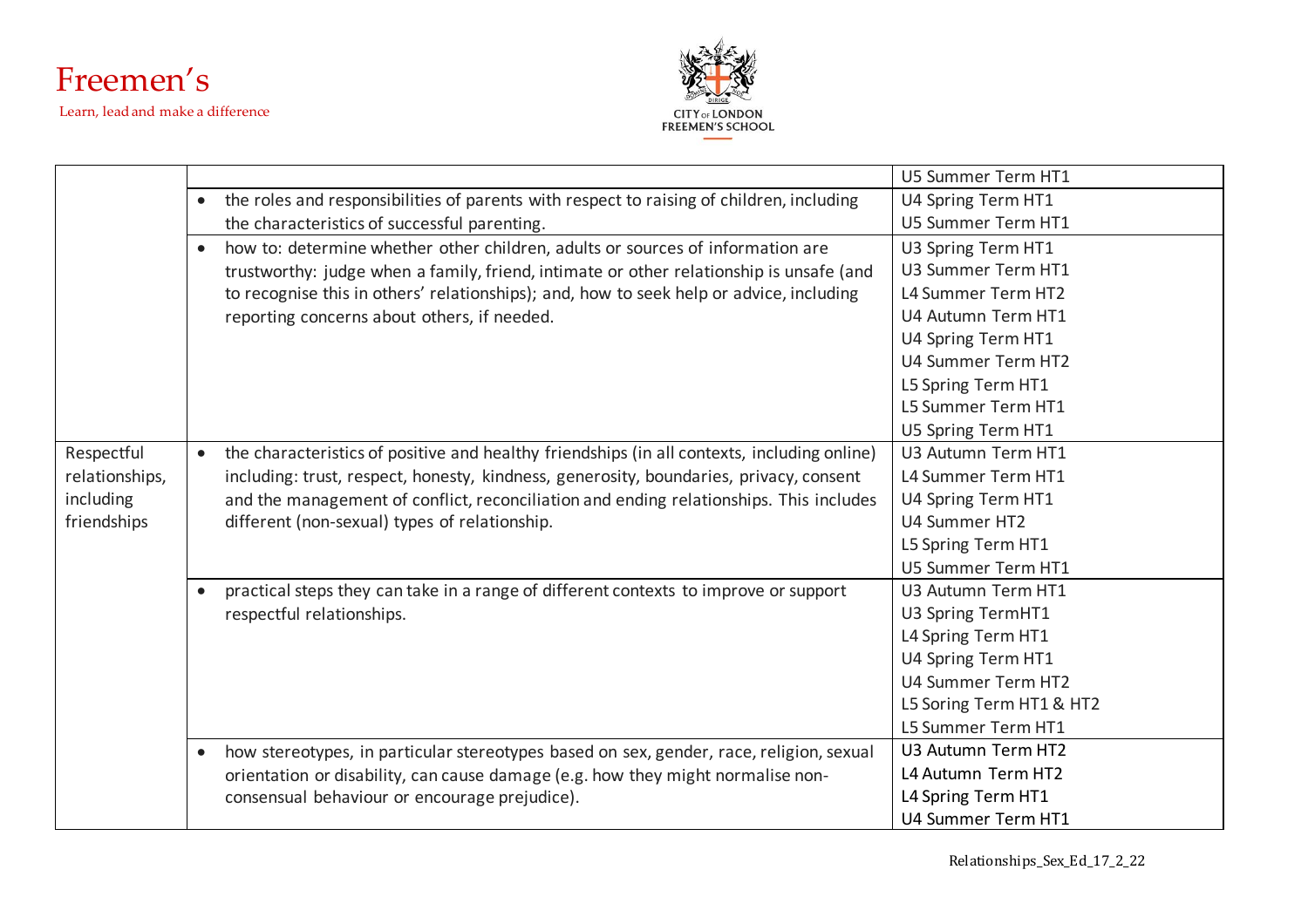



|            | $\bullet$ | that in school and in wider society they can expect to be treated with respect by        | U3 Summer Term HT1       |
|------------|-----------|------------------------------------------------------------------------------------------|--------------------------|
|            |           | others, and that in turn they should show due respect to others, including people in     | U4 Summer Term HT2       |
|            |           | positions of authority and due tolerance of other people's beliefs.                      | L5 Spring Term HT1       |
|            |           |                                                                                          | L5 Summer Term HT1       |
|            | $\bullet$ | about different types of bullying (including cyberbullying), the impact of bullying,     | U3 Spring Term HT1       |
|            |           | responsibilities of bystanders to report bullying and how and where to get help.         | U3 Summer Term HT1       |
|            |           |                                                                                          | L4 Spring Term HT1       |
|            |           |                                                                                          | U4 Spring Term HT1       |
|            |           |                                                                                          | U4 Summer Term HT2       |
|            |           |                                                                                          | L5 Spring Term HT1       |
|            |           |                                                                                          | L5 Summer Term HT1       |
|            | $\bullet$ | that some types of behaviour within relationships are criminal, including violent        | U3 Summer Term HT1       |
|            |           | behaviour and coercive control.                                                          | L4 Summer Term HT1       |
|            |           |                                                                                          | U4 Autumn Term HT1       |
|            |           |                                                                                          | L5 Spring Term HT1       |
|            |           |                                                                                          | L5 Summer Term HT1       |
|            |           |                                                                                          |                          |
|            |           | what constitutes sexual harassment and sexual violence and why these are always          | U4 Autumn Term HT1       |
|            |           | unacceptable.                                                                            | L5 Summer Term HT1       |
|            |           |                                                                                          | U5 Summer Term HT1       |
|            |           |                                                                                          |                          |
|            | $\bullet$ | the legal rights and responsibilities regarding equality (particularly with reference to | U3 Spring Term HT1       |
|            |           | the protected characteristics as defined in the Equality Act 2010) and that everyone is  | L4 Autumn Term HT2       |
|            |           | unique and equal.                                                                        | L4 Spring Term HT1       |
|            |           |                                                                                          | L5 Spring Term HT1       |
|            |           |                                                                                          | L5 Summer Term HT1 & HT2 |
|            |           |                                                                                          | U5 Spring Term HT1       |
| Online and | $\bullet$ | their rights, responsibilities and opportunities online, including that the same         | U3 Autumn Term HT1       |
| media      |           | expectations of behaviour apply in all contexts, including online.                       | U3 Summer Term HT1       |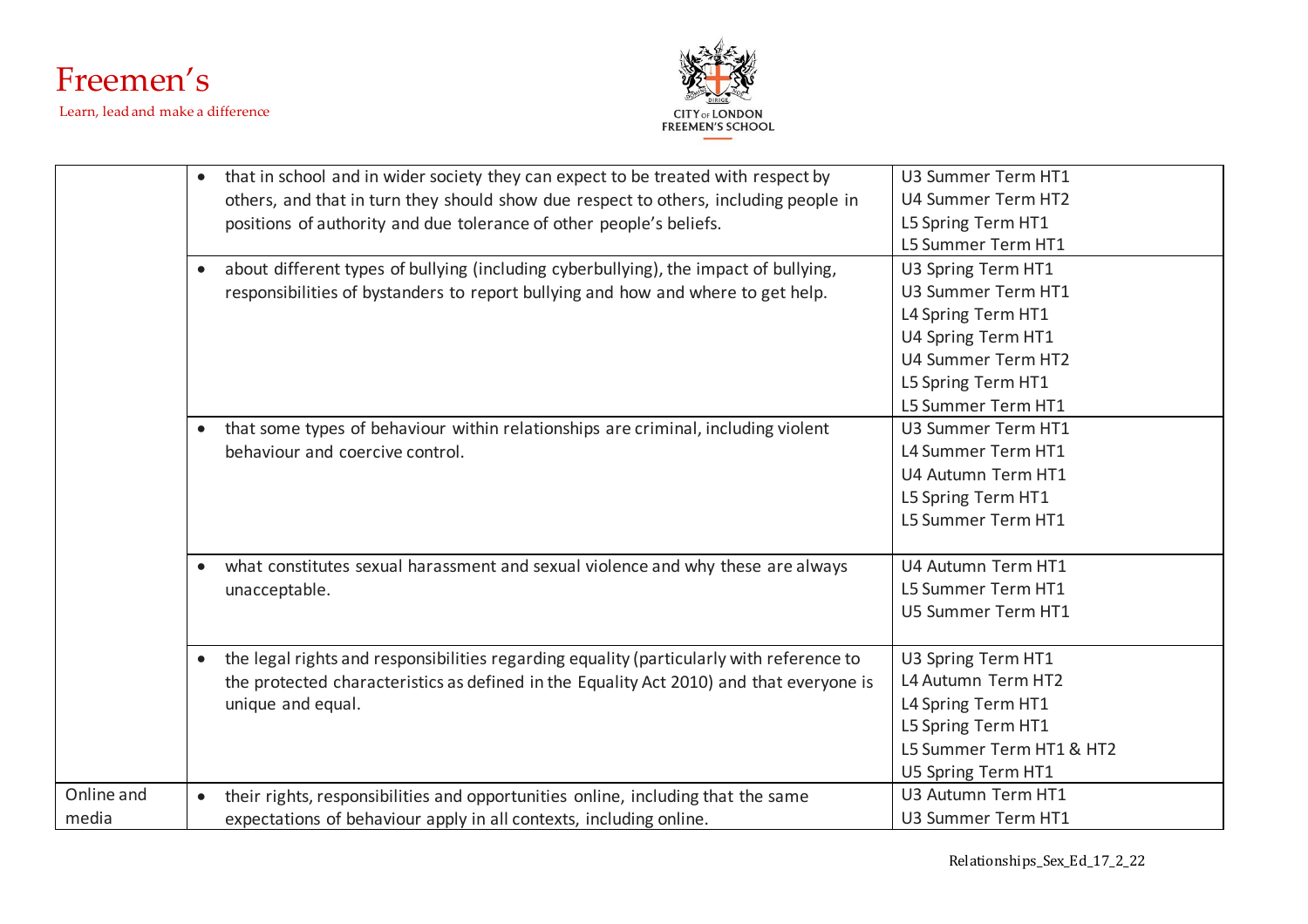



|                                                                                                   | L4 Summer Term HT2       |
|---------------------------------------------------------------------------------------------------|--------------------------|
|                                                                                                   | U4 Summer Term HT2       |
|                                                                                                   | L5 Spring Term HT1       |
|                                                                                                   | L5 Summer Term HT2       |
|                                                                                                   | U5 Spring Term HT1       |
|                                                                                                   | U5 Autumn Term HT1 & HT2 |
| about online risks, including that any material someone provides to another has the<br>$\bullet$  | U3 Autumn Term HT1       |
| potential to be shared online and the difficulty of removing potentially compromising             | L4 Summer Term HT2       |
| material placed online.                                                                           | U4 Autumn Term HT1       |
|                                                                                                   | U4 Spring Term HT1       |
|                                                                                                   | U4 Summer Term HT1       |
|                                                                                                   | U4 Summer Term HT2       |
|                                                                                                   | L5 Autumn Term HT2       |
|                                                                                                   | L5 Summer Term HT1       |
|                                                                                                   | U5 Spring Term HT2       |
| not to provide material to others that they would not want shared further and not to<br>$\bullet$ | L4 Summer Term HT1       |
| share personal material which is sent to them.                                                    | L4 Summer Term HT2       |
|                                                                                                   | U4 Summer Term HT1       |
|                                                                                                   | L5 Autumn Term HT2       |
|                                                                                                   | L5 Spring Term HT1       |
|                                                                                                   | L5 Summer Term HT2       |
| what to do and where to get support to report material or manage issues online.<br>$\bullet$      | L4 Summer HT1 & HT2      |
|                                                                                                   | U4 Autumn Term HT1       |
|                                                                                                   | U4 Summer Term HT1 & HT2 |
|                                                                                                   | L5 Spring Term HT1       |
|                                                                                                   | L5 Summer Term HT1       |
|                                                                                                   | U5 Spring Term HT2       |
| the impact of viewing harmful content.<br>$\bullet$                                               | L4 Spring Term HT2       |
|                                                                                                   | L4 Summer Term HT2       |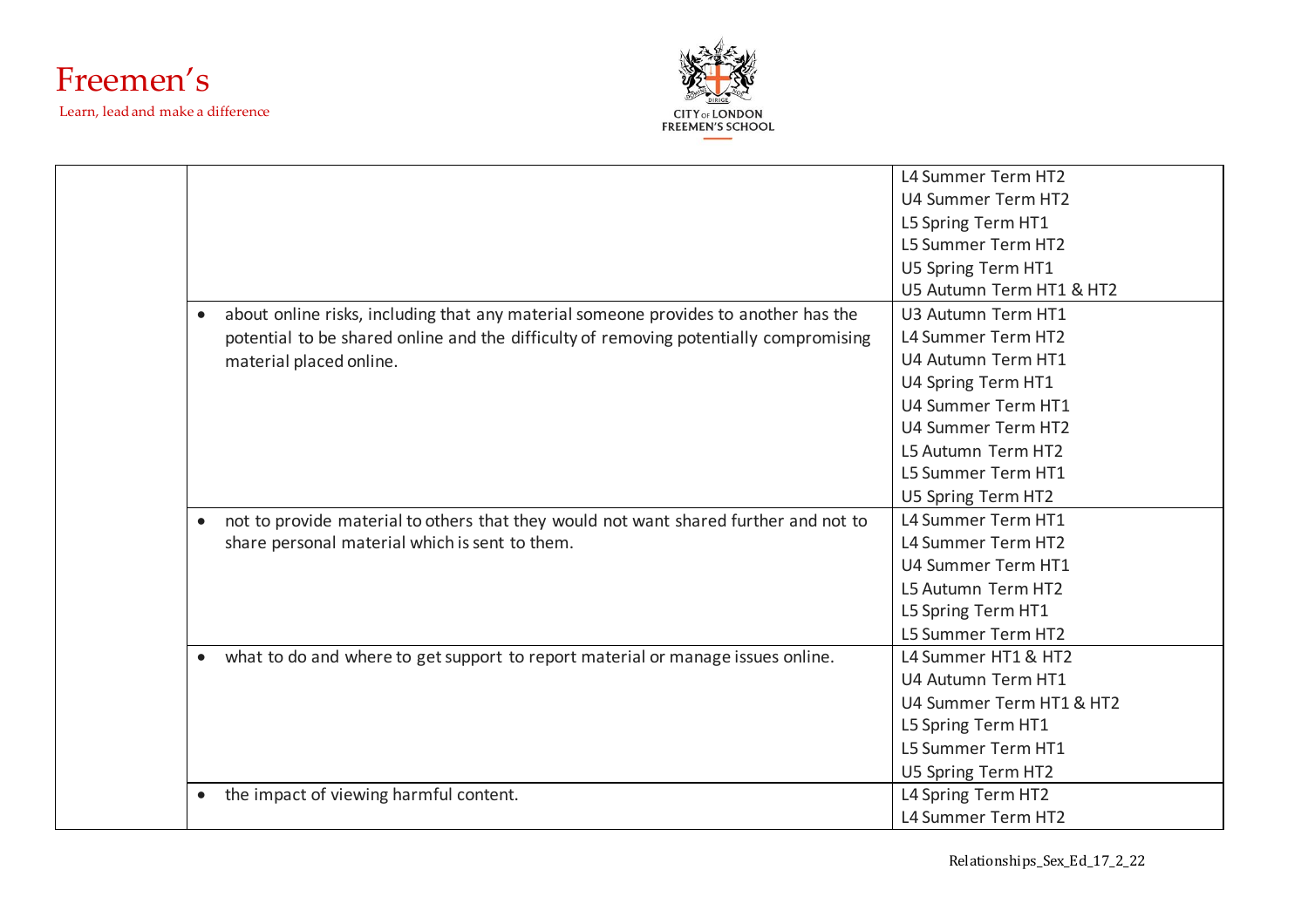



|            |                                                                                                         | U4 Spring Term HT2       |
|------------|---------------------------------------------------------------------------------------------------------|--------------------------|
|            |                                                                                                         | U4 Summer Term HT1       |
|            |                                                                                                         | L5 Spring Term HT1       |
|            |                                                                                                         | U5 Autumn Term HT1       |
|            | that specifically sexually explicit material e.g. pornography presents a distorted picture<br>$\bullet$ | U4 Summer Term HT1       |
|            | of sexual behaviours, can damage the way people see themselves in relation to others                    | L5 Spring Term HT1       |
|            | and negatively affect how they behave towards sexual partners.                                          |                          |
|            | that sharing and viewing indecent images of children (including those created by<br>$\bullet$           | L4 Summer HT2            |
|            | children) is a criminal offence which carries severe penalties including jail.                          | U4 Summer Term HT1       |
|            |                                                                                                         | L5 Spring Term HT1       |
|            | how information and data is generated, collected, shared and used online.<br>$\bullet$                  | L4 Summer HT2            |
|            |                                                                                                         | U4 Summer Term HT1 & HT2 |
|            |                                                                                                         | L5 Autumn Term HT2       |
|            |                                                                                                         | L5 Summer HT1 & HT2      |
| Being safe | the concept of, and laws relating to, sexual consent, and how this can affect current<br>$\bullet$      | U3 Summer Term HT1       |
|            | and future relationships.                                                                               | L4 Summer Term HT1 & HT2 |
|            |                                                                                                         | U4 Autumn Term HT1       |
|            |                                                                                                         | U4 Spring Term HT1       |
|            |                                                                                                         | U4 Summer Term HT1       |
|            |                                                                                                         | L5 Spring Term HT1       |
|            | how people can actively communicate and recognise consent from others, including<br>$\bullet$           | U3 Summer Term HT1       |
|            | sexual consent, and how and when consent can be withdrawn (in all contexts,                             | L4 Summer Term HT1       |
|            | including online).                                                                                      | U4 Summer Term HT1       |
|            |                                                                                                         | L5 Spring Term HT1 & HT2 |
|            |                                                                                                         | U5 Spring Term HT1       |
|            | the concepts of, and laws relating to, sexual exploitation, abuse, grooming, coercion,<br>$\bullet$     | U3 Summer Term HT1       |
|            | harassment, rape and domestic abuse, and how these can affect current and future                        | U4 Autumn Term HT1       |
|            | relationships.                                                                                          | L5 Spring Term HT1       |
|            |                                                                                                         | L5 Summer Term HT1       |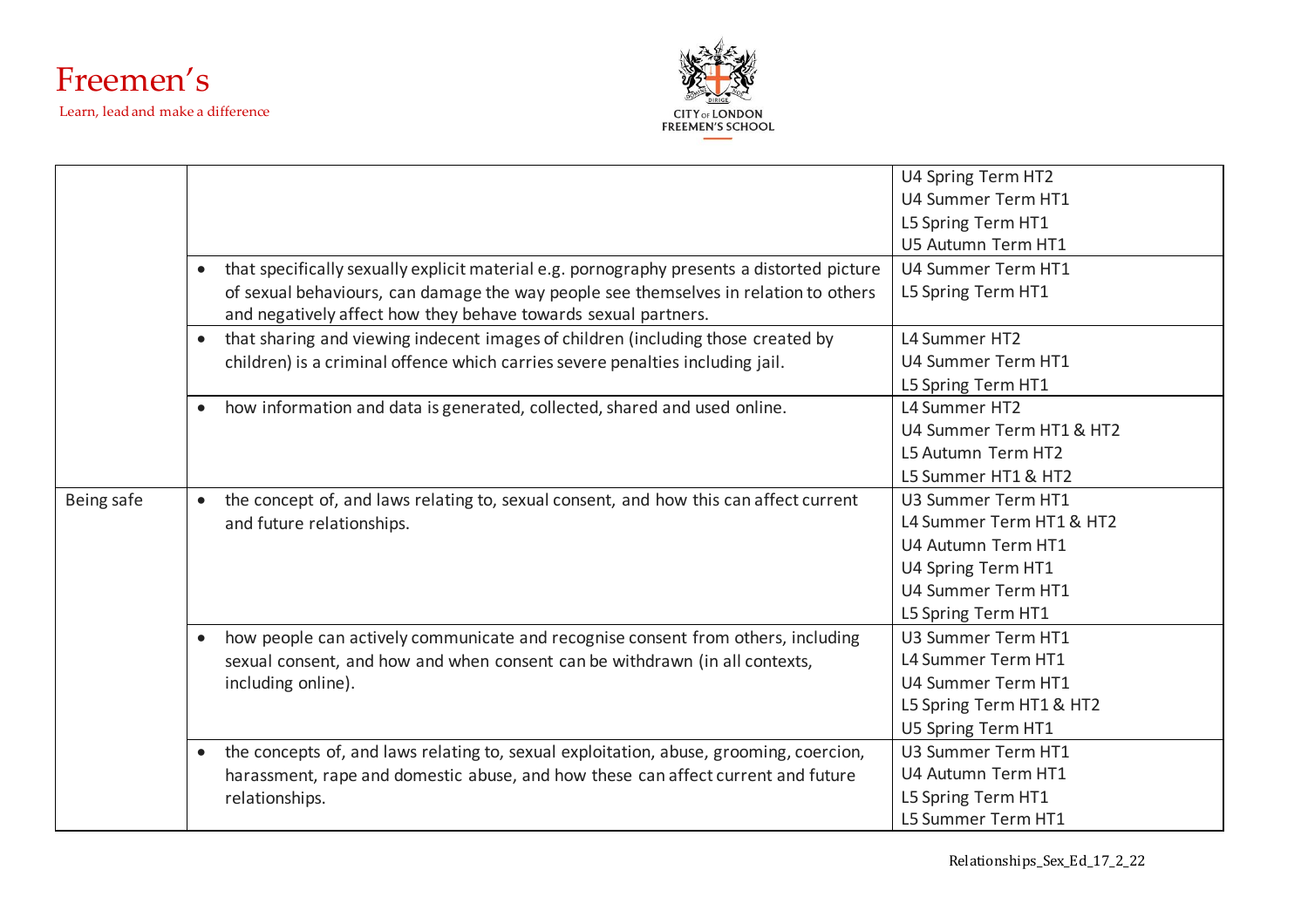



|                                                                        |           |                                                                                                                                                                                                                                                                  | U5 Spring Term HT1 & HT2                                                                                                                                                                                                                                                                            |
|------------------------------------------------------------------------|-----------|------------------------------------------------------------------------------------------------------------------------------------------------------------------------------------------------------------------------------------------------------------------|-----------------------------------------------------------------------------------------------------------------------------------------------------------------------------------------------------------------------------------------------------------------------------------------------------|
|                                                                        | $\bullet$ | the concepts of, and laws relating to, forced marriage, honour-based violence and<br>female genital mutilation, and how these can affect current and future relationships.                                                                                       | U3 Spring Term HT2<br>U5 Summer Term HT1                                                                                                                                                                                                                                                            |
| Intimate and<br>sexual<br>relationships,<br>including<br>sexual health | $\bullet$ | how to recognise the characteristics and positive aspects of healthy one-to-one<br>intimate relationships, which include mutual respect, consent, loyalty, trust, shared<br>interests and outlook, sex and friendship. [N.B. same-sex relationships referred to] | U3 Summer Term HT1<br>L4 Summer Term HT1<br>U4 Summer Term HT1 & HT2<br>U4 Summer Term HT1 (Sex Education<br>lesson)L5 Spring Term HT1<br>L5 Spring Term HT2 (Sex Education<br>lesson)                                                                                                              |
|                                                                        | $\bullet$ | that all aspects of health can be affected by choices they make in sex and<br>relationships, positively or negatively, e.g. physical, emotional, mental, sexual and<br>reproductive health and wellbeing.                                                        | U3 Autumn Term HT1<br>U3 Summer Term HT1<br>L4 Summer HT1<br>U4 Spring Term HT1<br>U4 Summer Term HT1 & HT2<br>U4 Summer Term HT1 (Sex Education<br>lesson)<br>L5 Autumn Term HT1<br>L5 Spring Term HT2 (Sex Education<br>lesson)<br>U5 Autumn Term HT1<br>U5 Spring Term HT1<br>U5 Summer Term HT1 |
|                                                                        | $\bullet$ | the facts about reproductive health, including fertility, and the potential impact of<br>lifestyle on fertility for men and women and menopause.                                                                                                                 | U5 Spring Term HT1<br>U5 Summer Term HT1                                                                                                                                                                                                                                                            |
|                                                                        | $\bullet$ | that there are a range of strategies for identifying and managing sexual pressure,<br>including understanding peer pressure, resisting pressure and not pressurising others.                                                                                     | U3 Summer HT1<br>L4 Autumn Term HT1                                                                                                                                                                                                                                                                 |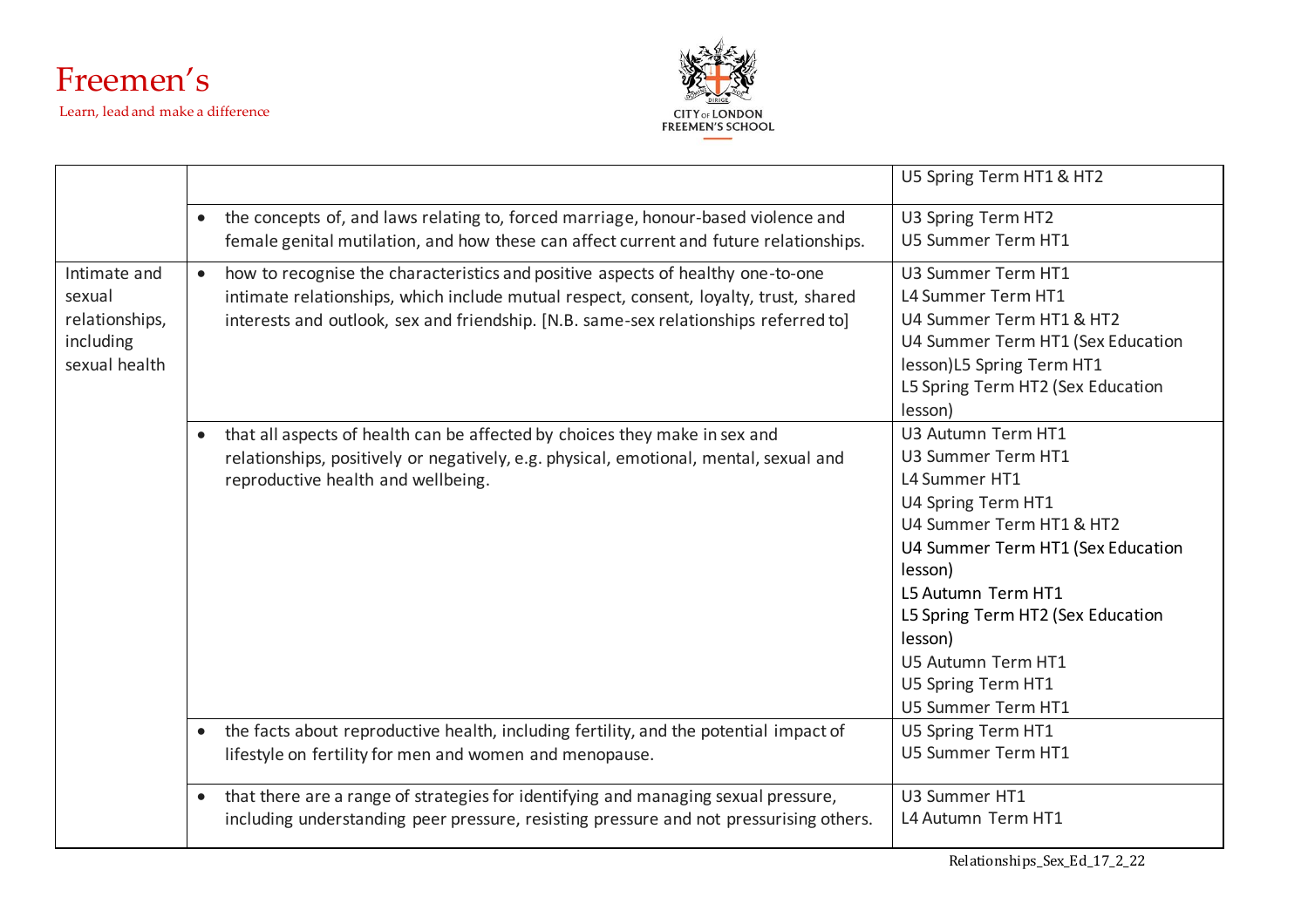



|                                                                                                       | L4 Spring Term HT1                |
|-------------------------------------------------------------------------------------------------------|-----------------------------------|
|                                                                                                       | L4 Summer HT1                     |
|                                                                                                       | U4 Autumn Term HT1                |
|                                                                                                       | U4 Summer Term HT1                |
|                                                                                                       | L5 Spring Term HT1                |
|                                                                                                       | L5 Summer Term HT1                |
|                                                                                                       | U5 Spring Term HT1 & HT2          |
| that they have a choice to delay sex or to enjoy intimacy without sex. [N.B. same-sex                 | U3 Summer Term HT1                |
| relationships referred to]                                                                            | L4 Summer Term HT2                |
|                                                                                                       | U4 Summer Term HT1                |
|                                                                                                       | L5 Spring Term HT1                |
|                                                                                                       | L5 Summer Term HT1                |
|                                                                                                       | U5 Spring Term HT1                |
| the facts about the full range of contraceptive choices, efficacy and options available.<br>$\bullet$ | L4 Summer Term HT1                |
|                                                                                                       | U4 Summer Term HT1                |
|                                                                                                       | U4 Summer Term HT1 (Sex Education |
|                                                                                                       | lesson)                           |
|                                                                                                       | L5 Spring Term HT2 (Sex Education |
|                                                                                                       | lesson)                           |
|                                                                                                       | U5 Spring Term HT1                |
| the facts around pregnancy including miscarriage.<br>$\bullet$                                        | U4 Summer Term HT1                |
|                                                                                                       | U5 Summer Term HT1                |
| that there are choices in relation to pregnancy (with medically and legally accurate,<br>$\bullet$    | U4 Summer Term HT1                |
| impartial information on all options, including keeping the baby, adoption, abortion                  | U5 Spring Term HT1                |
| and where to get further help).                                                                       | U5 Summer Term HT1                |
| how the different sexually transmitted infections (STIs), including HIV/AIDs, are                     | L4 Summer Term HT1                |
| transmitted, how risk can be reduced through safer sex (including through condom                      | U4 Summer Term HT1                |
| use) and the importance of and facts about testing.                                                   |                                   |
|                                                                                                       |                                   |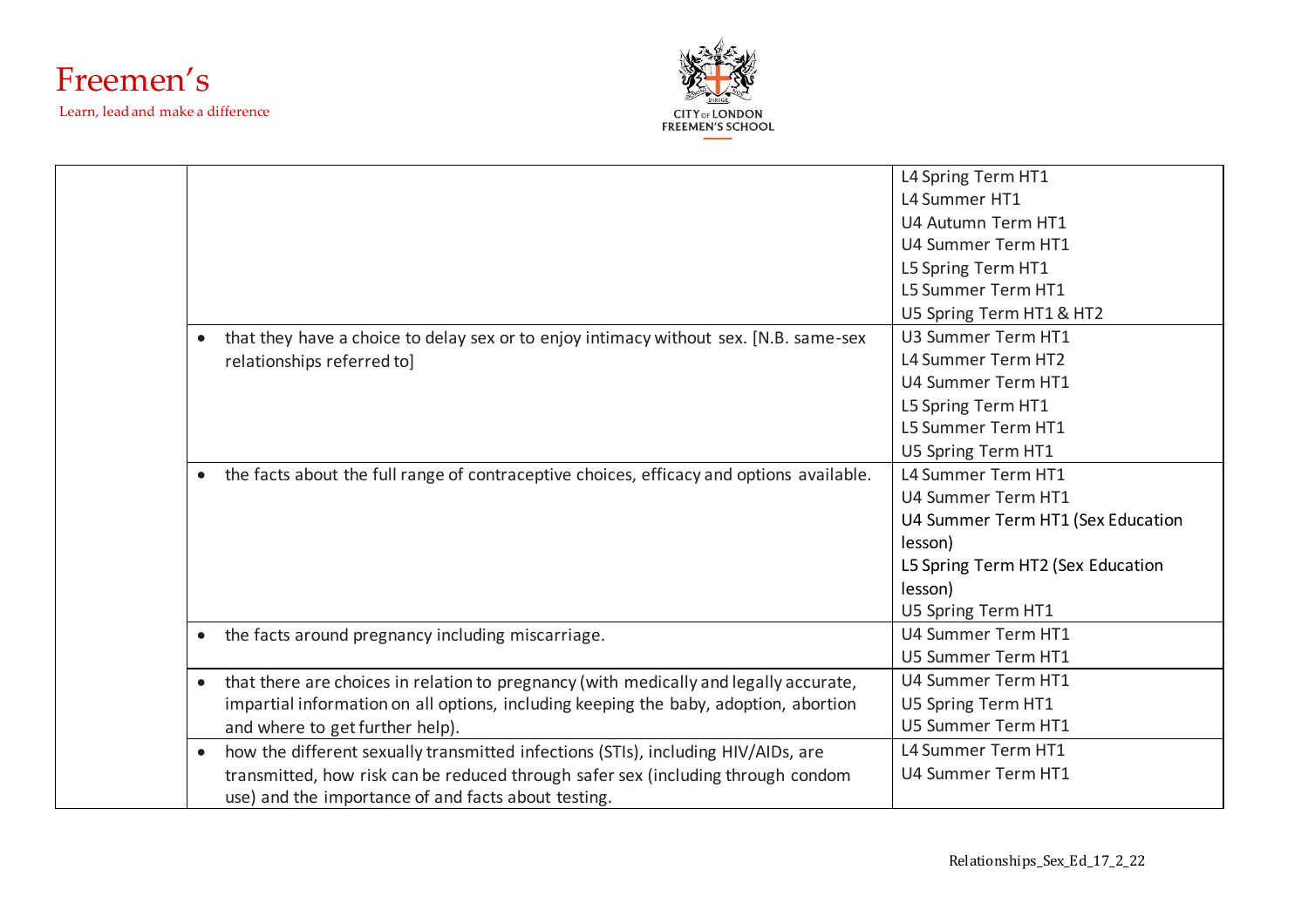



|                    |                                                                                                                                                                                                                                                                                                  | U4 Summer Term HT1 (Sex Education<br>lesson)<br>L5 Spring Term HT2 (Sex Education<br>lesson)<br>U5 Spring Term HT1                                                                                      |
|--------------------|--------------------------------------------------------------------------------------------------------------------------------------------------------------------------------------------------------------------------------------------------------------------------------------------------|---------------------------------------------------------------------------------------------------------------------------------------------------------------------------------------------------------|
|                    |                                                                                                                                                                                                                                                                                                  | U5 Summer Term HT1                                                                                                                                                                                      |
|                    | about the prevalence of some STIs, the impact they can have on those who contract<br>$\bullet$<br>them and key facts about treatment.                                                                                                                                                            | L4 Summer Term HT1<br>U4 Summer Term HT1<br>U5 Spring Term HT1                                                                                                                                          |
|                    | how the use of alcohol and drugs can lead to risky sexual behaviour.<br>$\bullet$                                                                                                                                                                                                                | U5 Summer Term HT1<br>L4 Autumn Term HT1<br>U4 Autumn Term HT1<br>L5 Spring Term HT2                                                                                                                    |
|                    | how to get further advice, including how and where to access confidential sexual and<br>$\bullet$<br>reproductive health advice and treatment.                                                                                                                                                   | L4 Summer HT1<br>U4 Autumn Term HT1<br>U4 Spring Term HT1<br>U4 Summer Term HT1<br>L5 Spring Term HT1<br>L5 Spring Term HT2 (Sex Education<br>lesson)<br>U5 Spring Term HT1 & HT2<br>U5 Summer Term HT1 |
| Gender<br>identity | the distinction between gender and sex<br>$\bullet$<br>what it means to be intersex, transgender and non-binary<br>some of the challenges facing transgender people (e.g. gender dysphoria, use of<br>$\bullet$<br>gender-segregated facilities)<br>the options of hormone treatment and surgery | L5 Spring Term HT1<br>U5 Spring Term HT1<br>Issues around gender will arise<br>occasionally throughout the year and are<br>dealt with sensitively at the time.                                          |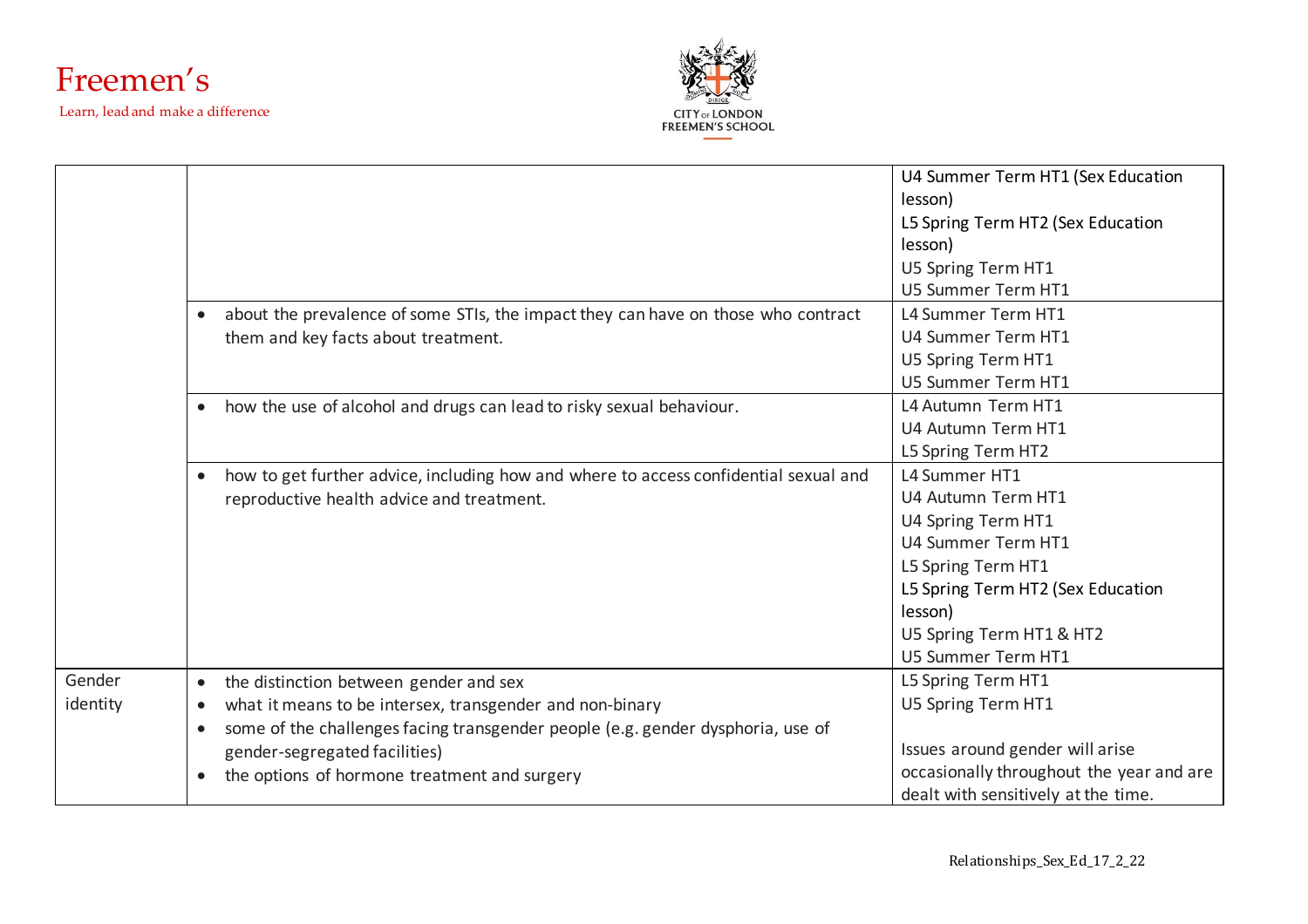



#### **How RSE is monitored and evaluated**

As is the case for all subjects, RSE is monitored and evaluated through a combination of Classroom Visits, Blinks and Learning Walks, details of which can be found in our *Learning and Teaching Policy*. Furthermore we undertake surveys with pupils and students. This monitoring is undertaken by the Head of PSHE, Deputy Head and other members of SLT. The Head of the Junior School line manages the Head of PSHE and they meet regularly, both informally and formally to evaluate the evidence gathered and to identify areas for further improvement.

#### **Working with parents**

The School consults parents regarding this Policy (see Policy Statement above) as well as taking into consideration the religious backgrounds of pupils.

The School appreciates that sex education is a contentious issue for some in society and that some parents may be concerned about what their child may or may not be taught. The School aims to be transparent about what it does and does not teach to pupils at various ages, together with the reasons why. To this end, parents of U2 (Y5) pupils are invited into the School for a presentation on the U2 PSHE unit that covers puberty and having a baby. This also affords the opportunity to offer parents support in talking to their children about sex education and how to link this with what is being taught in school.

#### **Right to be excused from sex education (commonly referred to as the right to withdraw)**

Parents have the right to request that their child be withdrawn from some or all of sex education (but not relationships education, which is compulsory for all children in all schools). In practice, very few, if any, parents at Freemen's exercise this right. Parents who wish to withdraw their child are asked to put their request in writing to the Headmaster. He will then typically invite the parents (and, if appropriate, the child) to meet with him in case he is able to assuage their concerns. However, the School ultimately respects the right of parents, other than in exceptional circumstances<sup>1</sup>, to determine whether or not their child participates in sex education. If a pupil is withdrawn, the School upholds its responsibility to provide him/her with appropriate, purposeful education during the period of withdrawal.

<sup>1</sup> which may or may not include the pupil having a special educational need or disability